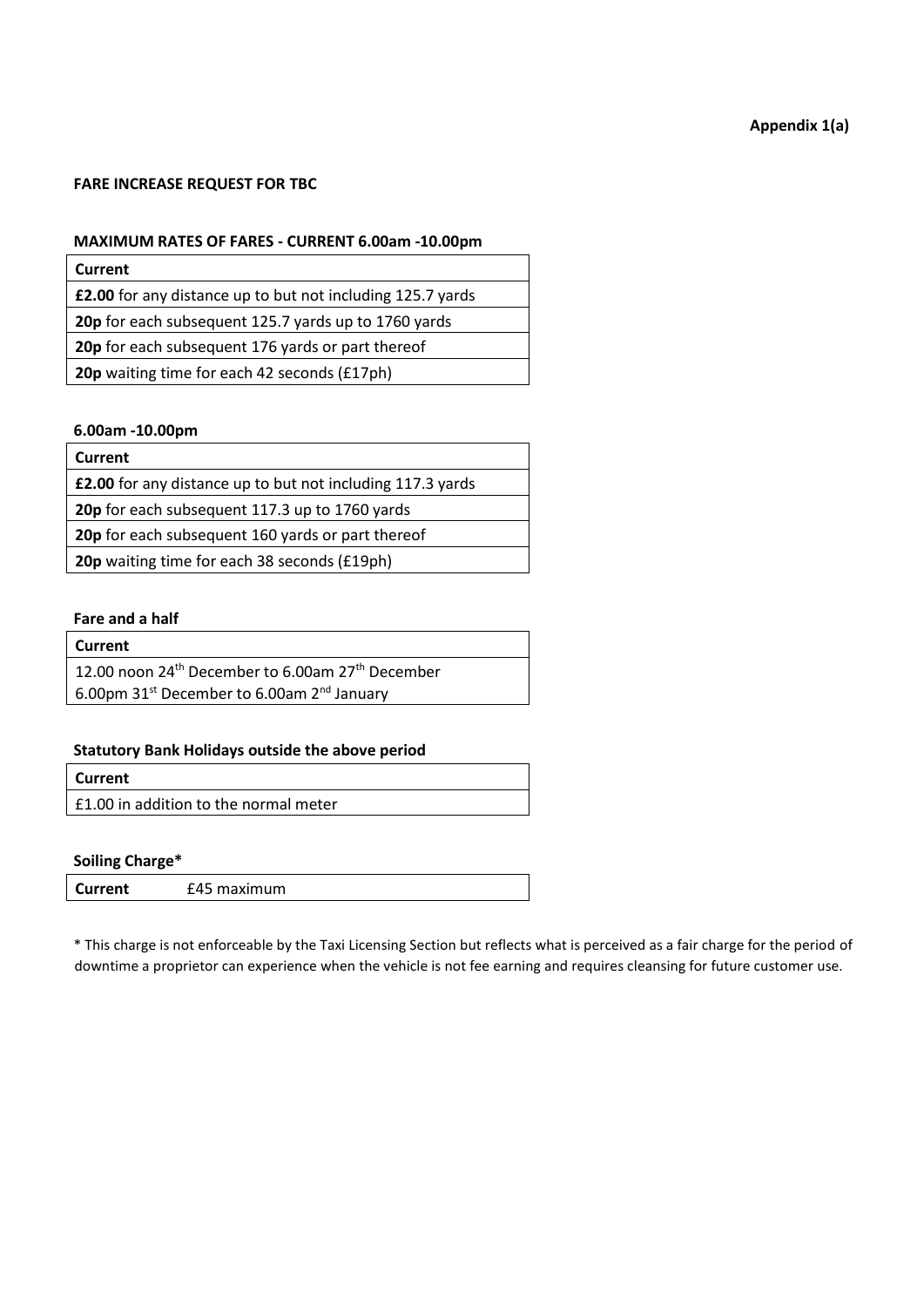# **FARE INCREASE REQUEST FOR TBC**

## **MAXIMUM RATES OF FARES - PROPOSED**

# **6.00am -10.00pm**

| Proposed                                                          |
|-------------------------------------------------------------------|
| <b>£2.00</b> for any distance up to but not including 122.2 yards |
| 20p for each subsequent 86.2 yards up to 1760 yards               |
| 20p for each subsequent 160 yards or part thereof                 |
| 20p waiting time for each 38 seconds (£19ph)                      |
|                                                                   |

# **6.00am -10.00pm**

| <b>Proposed</b>                                                 |
|-----------------------------------------------------------------|
| <b>£2.00</b> for any distance up to but not including 114 yards |
| 20p for each subsequent 82.3 yards up to 1760 yards             |
| 20p for each subsequent 146.67 yards or part thereof            |
| 20p waiting for each 34 seconds (£21ph)                         |
|                                                                 |

# **Fare and a half**

| Proposed                                                                 |
|--------------------------------------------------------------------------|
| 12.00 noon 24 <sup>th</sup> December to 6.00am 27 <sup>th</sup> December |
| 6.00pm 31 <sup>st</sup> December to 6.00am 2 <sup>nd</sup> January       |

# **Statutory Bank Holidays outside the above period**

| Proposed |  |
|----------|--|
|          |  |

£1.00 in addition to the normal meter

# **Soiling Charge\***

| Proposed<br>£60 |
|-----------------|
|-----------------|

\* This charge is not enforceable by the Taxi Licensing Section but reflects what is perceived as a fair charge for the period of downtime a proprietor can experience when the vehicle is not fee earning and requires cleansing for future customer use.